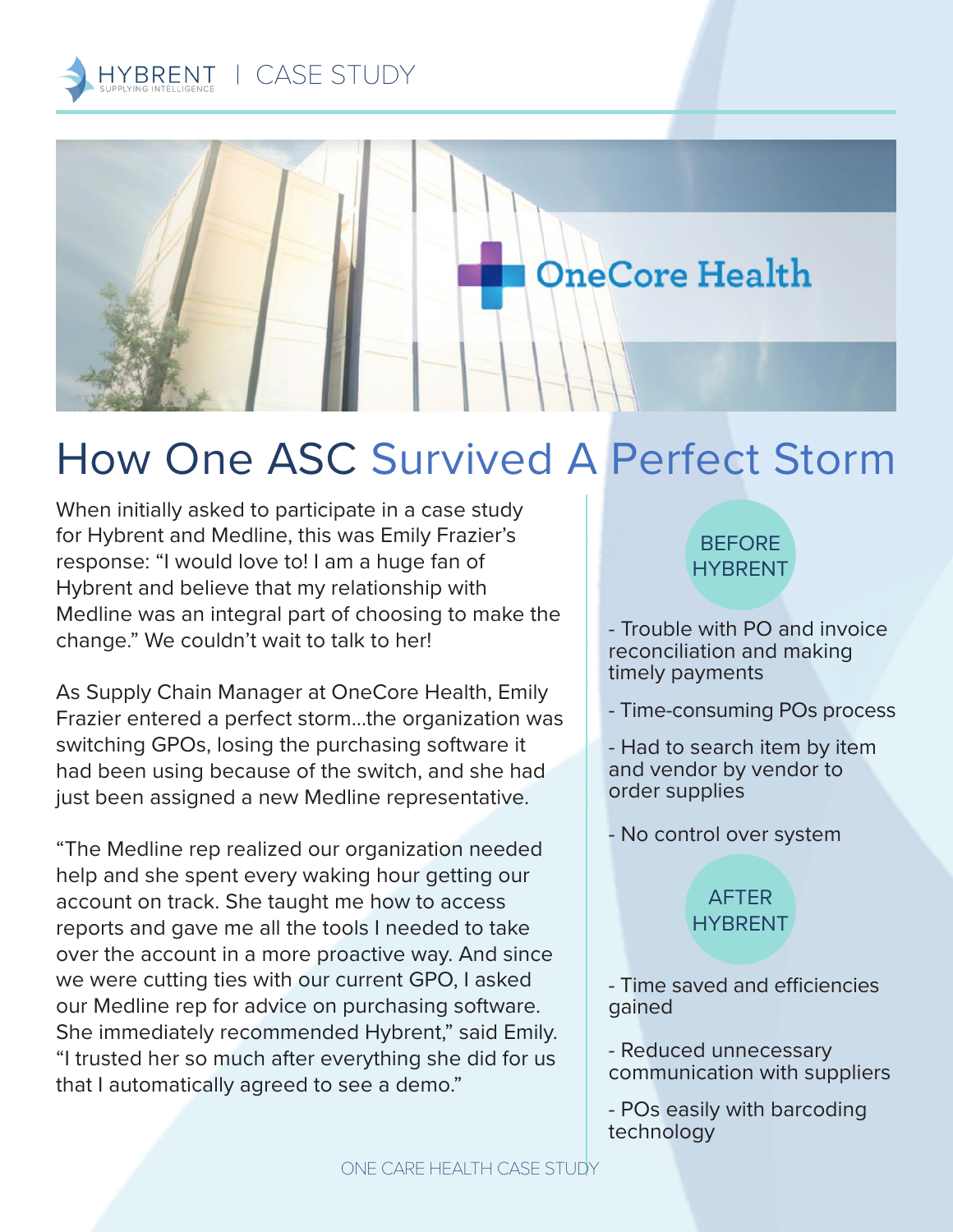

"I can't talk about [Hybrent] without bringing my implementation specialist into the conversation... It was a lot of work and she was amazing. I credit her for the implementation going successfully, for sure."

When she saw the Hybrent demo, she was a little skeptical. "It looked too good to be true," she laughed. But OneCore was down to the wire on the decision – its contract with the current GPO was ending and the organization was going to have to go through a GPO conversion and add a new purchasing software simultaneously…just a little stressful!

"It was a difficult transition, but every time I talk about Hybrent and my love for Hybrent – I can't talk about it without bringing my implementation specialist into the conversation," gushed Emily. "She was a wizard, she was magical, she was amazing, she

worked so hard, she was so patient with me – and creative! We came up with a lot of creative solutions – for example,we couldn't load pricing because I didn't have the new GPO pricing yet, because it didn't go live until the same day I went live with Hybrent. But she got us through it. It was a lot of work and she was amazing. I credit her for the implementation going successfully, for sure."

Emily does admit they looked at other software systems, but there were several roadblocks. Ordering through their EMR was not an option as they had not upgraded that system to be paperless (that is OneCore's current project). The software needed to integrate with OneCore's AP system because they were having trouble with PO and invoice reconciliation and timely payments. "

The software platform we had been using was run by non-medical people, so they didn't understand when I needed something exactly what I was looking for – they just couldn't help me." To make matters worse, it was time-consuming to get POs corrected or even an item ordered because she would email the company, the company would email back more questions and this would go on for days. "I had zero control over the system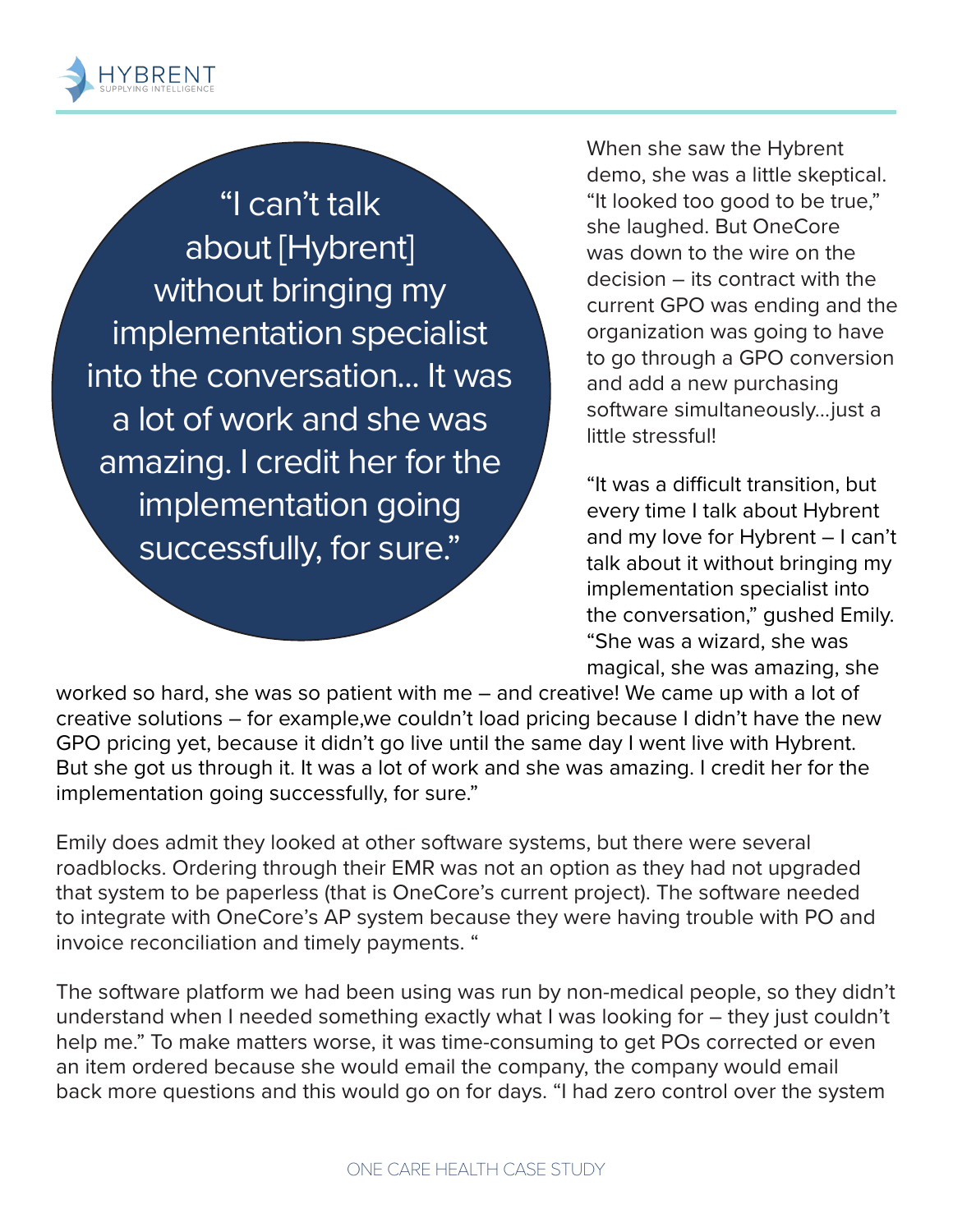

# **"Anyone can do it – it doesn't take a specialist to use the platform."**

myself, it was almost a read-only situation where I couldn't make changes myself. Even item descriptions! I had to send them an email to fix," she laughed. "When I switched to Hybrent, my email quantity was cut by two-thirds, at least," she said.

Medline is Emily's prime vendor and along with the benefits of her GPO, she knows Medine is going to have better prices than any other supplier. "I order supplies, instruments, monitors – I even ordered a liposuction machine from them," she says. "We

are in the middle of building a new hospital so I am working closely with my Medline rep."

One time Emily sent her Medline rep a basic list of instruments that the SPD (sterile processing department) wanted ordered – without any descriptions or item numbers. "I texted the list to my rep and the next morning I had a quote. It's incredible – she is fantastic." Emily added, "There has never been a time when I've texted or called her and she didn't immediately respond. That says a lot."



### **Implementation**

Due to the complexity of the implementation along with the GPO conversion, Hybrent and Medline tag-teamed to make sure Emily and her team were very well taken care of. Medline set up a special projects team that connected with her every week to make sure contracts were connected to items she currently purchased. She wanted to keep her item library as clean as possible, so the Hybrent implementation specialist reached out to all of OneCore's vendors to get its previous 12-month purchase history. "It was time consuming, but I wanted it to get done right," Emily said.